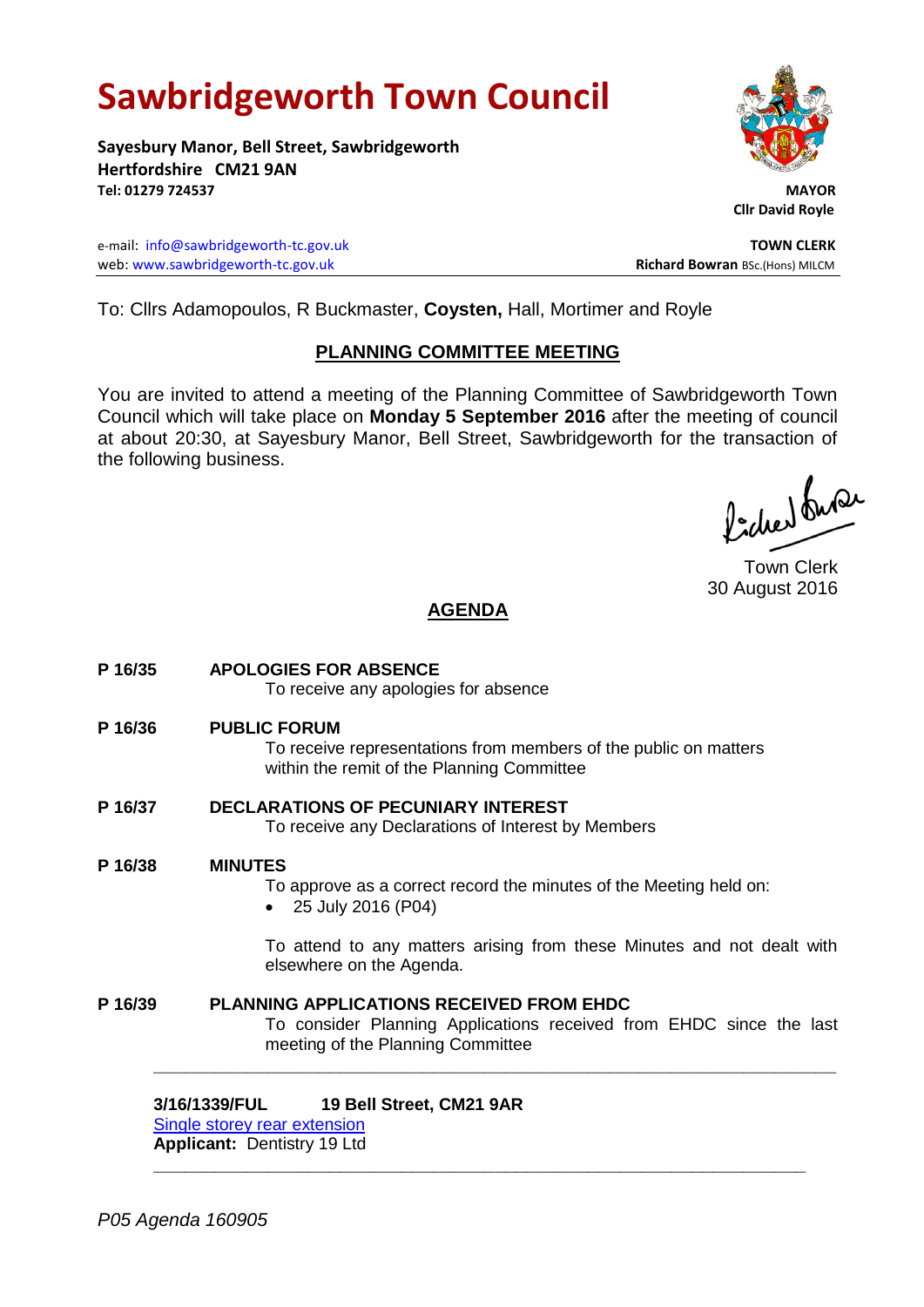## **3/16/1537/HH Glenfaba, London Road, Spellbrook, CM23**

[Sitting of mobile home for use as annexe to bungalow](https://publicaccess.eastherts.gov.uk/online-applications/applicationDetails.do?activeTab=summary&keyVal=O9U46HGL00X00) **Applicant:** Mr T Jones

# **3/16/1622/HH &**

## **3/16/1623/LBC 29 Station Road, CM21 9JY**

[Single storey rear infill extension \(amended scheme\)](https://publicaccess.eastherts.gov.uk/online-applications/applicationDetails.do?activeTab=summary&keyVal=OACUZ8GL00B00) **Applicant:** Mr Colin Hardy **\_\_\_\_\_\_\_\_\_\_\_\_\_\_\_\_\_\_\_\_\_\_\_\_\_\_\_\_\_\_\_\_\_\_\_\_\_\_\_\_\_\_\_\_\_\_\_\_\_\_\_\_\_\_\_\_\_\_\_\_\_\_\_\_\_\_**

### **3/16/1708/OUT Northfields House, Cambridge Road, CM21 9BZ**

[Outline application for 33 dwellings. All matters reserved except for access](https://publicaccess.eastherts.gov.uk/online-applications/applicationDetails.do?activeTab=summary&keyVal=OAYZZOGLKUK00) **Applicant:** Mr Kemp

## **3/16/1719/FUL 36 West Road, CM21 0BN**

[Conversion of garage to 1no 1 bedroomed dwelling with associated access and](https://publicaccess.eastherts.gov.uk/online-applications/applicationDetails.do?activeTab=summary&keyVal=OB0O9UGL00X00)  [hardstanding](https://publicaccess.eastherts.gov.uk/online-applications/applicationDetails.do?activeTab=summary&keyVal=OB0O9UGL00X00) **Applicant:** L & L Developments Ltd

**\_\_\_\_\_\_\_\_\_\_\_\_\_\_\_\_\_\_\_\_\_\_\_\_\_\_\_\_\_\_\_\_\_\_\_\_\_\_\_\_\_\_\_\_\_\_\_\_\_\_\_\_\_\_\_\_\_\_\_\_\_\_\_\_\_\_**

**\_\_\_\_\_\_\_\_\_\_\_\_\_\_\_\_\_\_\_\_\_\_\_\_\_\_\_\_\_\_\_\_\_\_\_\_\_\_\_\_\_\_\_\_\_\_\_\_\_\_\_\_\_\_\_\_\_\_\_\_\_\_\_\_\_\_**

**\_\_\_\_\_\_\_\_\_\_\_\_\_\_\_\_\_\_\_\_\_\_\_\_\_\_\_\_\_\_\_\_\_\_\_\_\_\_\_\_\_\_\_\_\_\_\_\_\_\_\_\_\_\_\_\_\_\_\_\_\_\_\_\_\_\_**

**\_\_\_\_\_\_\_\_\_\_\_\_\_\_\_\_\_\_\_\_\_\_\_\_\_\_\_\_\_\_\_\_\_\_\_\_\_\_\_\_\_\_\_\_\_\_\_\_\_\_\_\_\_\_\_\_\_\_\_\_\_\_\_\_\_\_**

**\_\_\_\_\_\_\_\_\_\_\_\_\_\_\_\_\_\_\_\_\_\_\_\_\_\_\_\_\_\_\_\_\_\_\_\_\_\_\_\_\_\_\_\_\_\_\_\_\_\_\_\_\_\_\_\_\_\_\_\_\_\_\_\_\_\_**

**\_\_\_\_\_\_\_\_\_\_\_\_\_\_\_\_\_\_\_\_\_\_\_\_\_\_\_\_\_\_\_\_\_\_\_\_\_\_\_\_\_\_\_\_\_\_\_\_\_\_\_\_\_\_\_\_\_\_\_\_\_\_\_\_\_\_**

## **3/16/1725/FUL 42 School Lane, CM21 9FA**

[Change of use of amenity land to driveway](https://publicaccess.eastherts.gov.uk/online-applications/applicationDetails.do?activeTab=summary&keyVal=OB0UNYGLKV900) **Applicant:** Mrs Nazanin Warren

## **3/16/1729/HH 25 Rowney Wood, CM21 0HR**

[Double storey side and rear extension](https://publicaccess.eastherts.gov.uk/online-applications/applicationDetails.do?activeTab=summary&keyVal=OB0WGCGL00X00) **Applicant:** Mr D Manuel

## **3/16/1751/LBC 1 Duckling Lane, CM21 9QA**

[Change of use from office to residential to create 1no 1 bedroomed dwelling](https://publicaccess.eastherts.gov.uk/online-applications/applicationDetails.do?activeTab=summary&keyVal=OB85AOGL00X00) **Applicant:** Mr G Sessions

#### **3/16/1840/HH 3 Church Crescent, CM21 9BH**

[Two storey rear and side extension. Two new dormer windows to side roof slope and two](https://publicaccess.eastherts.gov.uk/online-applications/applicationDetails.do?activeTab=summary&keyVal=OBOX9XGLL1A00)  **[rooflights](https://publicaccess.eastherts.gov.uk/online-applications/applicationDetails.do?activeTab=summary&keyVal=OBOX9XGLL1A00) Applicant:** Mr W Cruse

**\_\_\_\_\_\_\_\_\_\_\_\_\_\_\_\_\_\_\_\_\_\_\_\_\_\_\_\_\_\_\_\_\_\_\_\_\_\_\_\_\_\_\_\_\_\_\_\_\_\_\_\_\_\_\_\_\_\_\_\_\_\_\_\_\_\_**

**\_\_\_\_\_\_\_\_\_\_\_\_\_\_\_\_\_\_\_\_\_\_\_\_\_\_\_\_\_\_\_\_\_\_\_\_\_\_\_\_\_\_\_\_\_\_\_\_\_\_\_\_\_\_\_\_\_\_\_\_\_\_\_\_\_\_**

#### **3/16/1879/FUL 21-23 Bell Street, CM21 9AR**

[Part change of use of retail unit \(A1\) to residential \(C3\) to form 1no 2 bedroomed dwelling.](https://publicaccess.eastherts.gov.uk/online-applications/applicationDetails.do?activeTab=summary&keyVal=OC1KUNGLL3B00)  [Replacement single storey rear extension](https://publicaccess.eastherts.gov.uk/online-applications/applicationDetails.do?activeTab=summary&keyVal=OC1KUNGLL3B00) **Applicant:** Mr R Nelson

**\_\_\_\_\_\_\_\_\_\_\_\_\_\_\_\_\_\_\_\_\_\_\_\_\_\_\_\_\_\_\_\_\_\_\_\_\_\_\_\_\_\_\_\_\_\_\_\_\_\_\_\_\_\_\_\_\_\_\_\_\_\_\_\_\_\_**

## **3/16/1880/LBC 21-23 Bell Street, CM21 9AR**

[Part change of use of retail unit \(A1\) to residential \(C3\) to form 1no 2 bedroomed dwelling.](https://publicaccess.eastherts.gov.uk/online-applications/applicationDetails.do?activeTab=summary&keyVal=OC1KUPGLL3C00)  [Replacement single storey rear extension. Internal alterations to include insertion of new](https://publicaccess.eastherts.gov.uk/online-applications/applicationDetails.do?activeTab=summary&keyVal=OC1KUPGLL3C00)  [staircase, alterations to chimney and the removal of walls and doors](https://publicaccess.eastherts.gov.uk/online-applications/applicationDetails.do?activeTab=summary&keyVal=OC1KUPGLL3C00) **Applicant:** Mr R Nelson

**\_\_\_\_\_\_\_\_\_\_\_\_\_\_\_\_\_\_\_\_\_\_\_\_\_\_\_\_\_\_\_\_\_\_\_\_\_\_\_\_\_\_\_\_\_\_\_\_\_\_\_\_\_\_\_\_\_\_\_\_\_\_\_\_\_\_**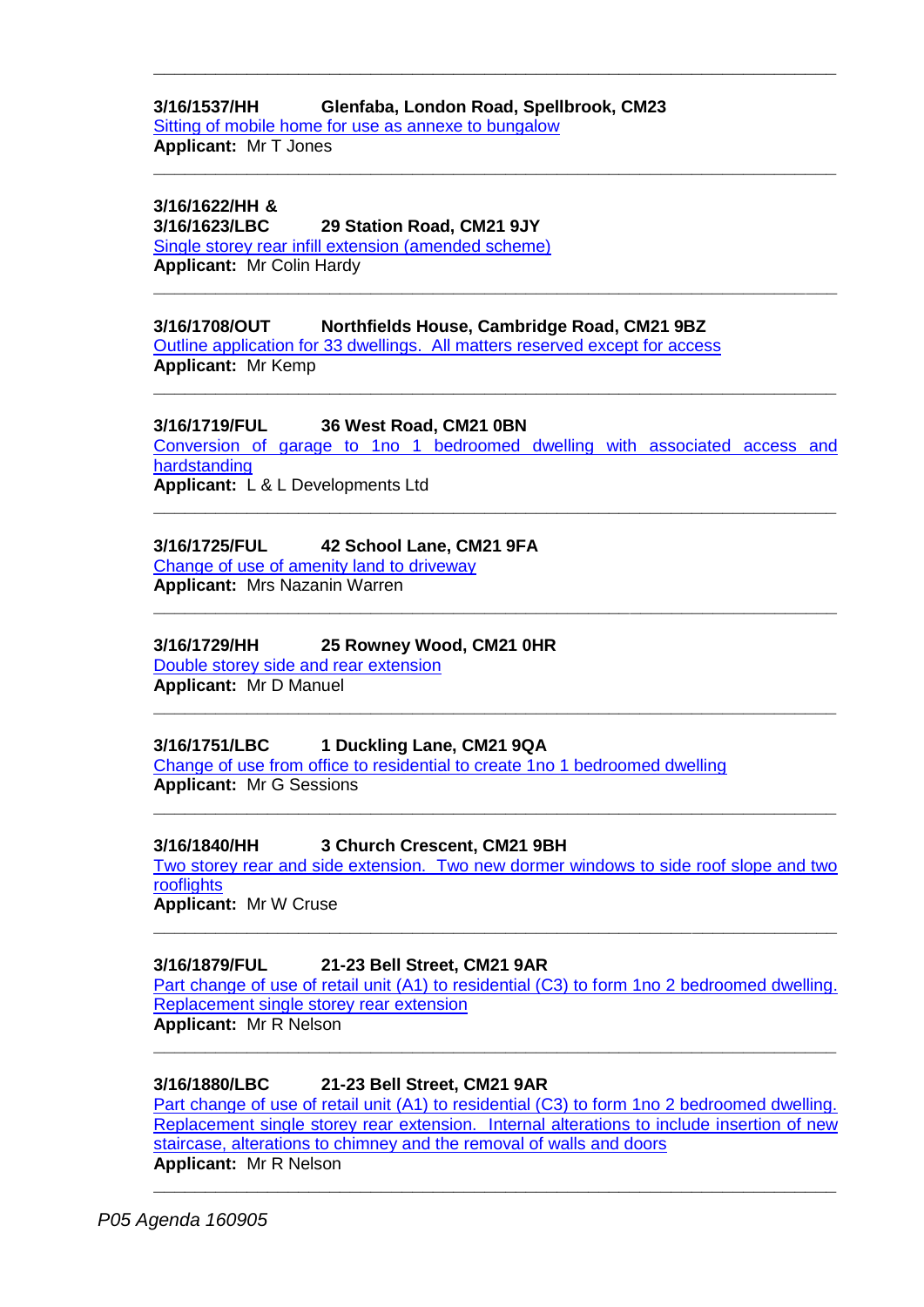#### **3/16/1899/HH 47 Barnard Road, CM21 9DY**

[Single storey side extension and part single/part two storey rear extension](https://publicaccess.eastherts.gov.uk/online-applications/applicationDetails.do?activeTab=summary&keyVal=OC5LAUGLL4G00) **Applicant:** Mr Phil McElhome

**\_\_\_\_\_\_\_\_\_\_\_\_\_\_\_\_\_\_\_\_\_\_\_\_\_\_\_\_\_\_\_\_\_\_\_\_\_\_\_\_\_\_\_\_\_\_\_\_\_\_\_\_\_\_\_\_\_\_\_\_\_\_\_\_\_\_**

#### **3/16/1926/HH Lock Cottage, Sheering Mill Lane, CM21 9LR**

[Single storey rear extension with mezzanine floor](https://publicaccess.eastherts.gov.uk/online-applications/applicationDetails.do?activeTab=summary&keyVal=OCCZZPGLL6400) **Applicant:** Mr Stephen Goodwin

#### **P 16/40 LATE PLANNING APPLICATIONS**

To deal with Planning Applications received from EHDC following the Publication of this Agenda and received before 2 September 2016

#### **P 16/41 PLANNING DECISIONS MADE BY EHDC**

To receive Planning Decisions from EHDC

#### **3/16/0361/LBC Wisemans Cottage, 56 High Wych Road, CM21 0HF** [Replacement windows](https://publicaccess.eastherts.gov.uk/online-applications/applicationDetails.do?activeTab=summary&keyVal=O2LJ79GLIO200)

**Applicant: Mr & Mrs Robert and Christine Smith**  *STC Comment: No objection EHDC Decision: Granted*

#### **` 3/16/1286/FUL Land South of Spellbrook, London Rd, CM23 4AU**

Demolition of barn. Erection of 2no 5 bedroomed dwellings with garage and associated access and landscaping

**\_\_\_\_\_\_\_\_\_\_\_\_\_\_\_\_\_\_\_\_\_\_\_\_\_\_\_\_\_\_\_\_\_\_\_\_\_\_\_\_\_\_\_\_\_\_\_\_\_\_\_\_\_\_\_\_\_\_\_\_\_\_\_\_\_\_**

**\_\_\_\_\_\_\_\_\_\_\_\_\_\_\_\_\_\_\_\_\_\_\_\_\_\_\_\_\_\_\_\_\_\_\_\_\_\_\_\_\_\_\_\_\_\_\_\_\_\_\_\_\_\_\_\_\_\_\_\_\_\_\_\_\_\_**

#### **Applicant: Mr & Mrs D and M Sandford**

*STC Comment: Objection.* "LPA Policy is to regard Spellbrook as a Category 3 village, having refused to accept that it is an inherent part of the Sawbridgeworth community. Policy GBC1(g) is not relevant in that this is not a proposal for small scale affordable housing. Policy OSV3 (II) (f) is relevant in that the proposed development is totally out of keeping with the surrounding area. Arguments of precedent set by planning appeals on other sites are tenuous in that the circumstances were different and should not be taken as a relevant factor".

**\_\_\_\_\_\_\_\_\_\_\_\_\_\_\_\_\_\_\_\_\_\_\_\_\_\_\_\_\_\_\_\_\_\_\_\_\_\_\_\_\_\_\_\_\_\_\_\_\_\_\_\_\_\_\_\_\_\_\_\_\_\_\_\_\_\_**

**\_\_\_\_\_\_\_\_\_\_\_\_\_\_\_\_\_\_\_\_\_\_\_\_\_\_\_\_\_\_\_\_\_\_\_\_\_\_\_\_\_\_\_\_\_\_\_\_\_\_\_\_\_\_\_\_\_\_\_\_\_\_\_\_\_\_**

*EHDC Decision: Granted*

#### **3/16/1345/HH The Bungalow, Tednambury, Spellbrook, CM23 4BD** [Single storey rear extension, extension to front porch and decking](https://publicaccess.eastherts.gov.uk/online-applications/applicationDetails.do?activeTab=summary&keyVal=O8IF4EGLK8T00)

**Applicant: Mr Chris Romei** *STC Comment: No objection EHDC Decision: Refused*

#### **3/16/1368/HH 21 Pishiobury Drive, CM21 0AD** [Single storey rear extension](https://publicaccess.eastherts.gov.uk/online-applications/applicationDetails.do?activeTab=summary&keyVal=O8P87JGL00B00)

**Applicant: Mr Derek Lawless** *STC Comment: No objection EHDC Decision: Granted*